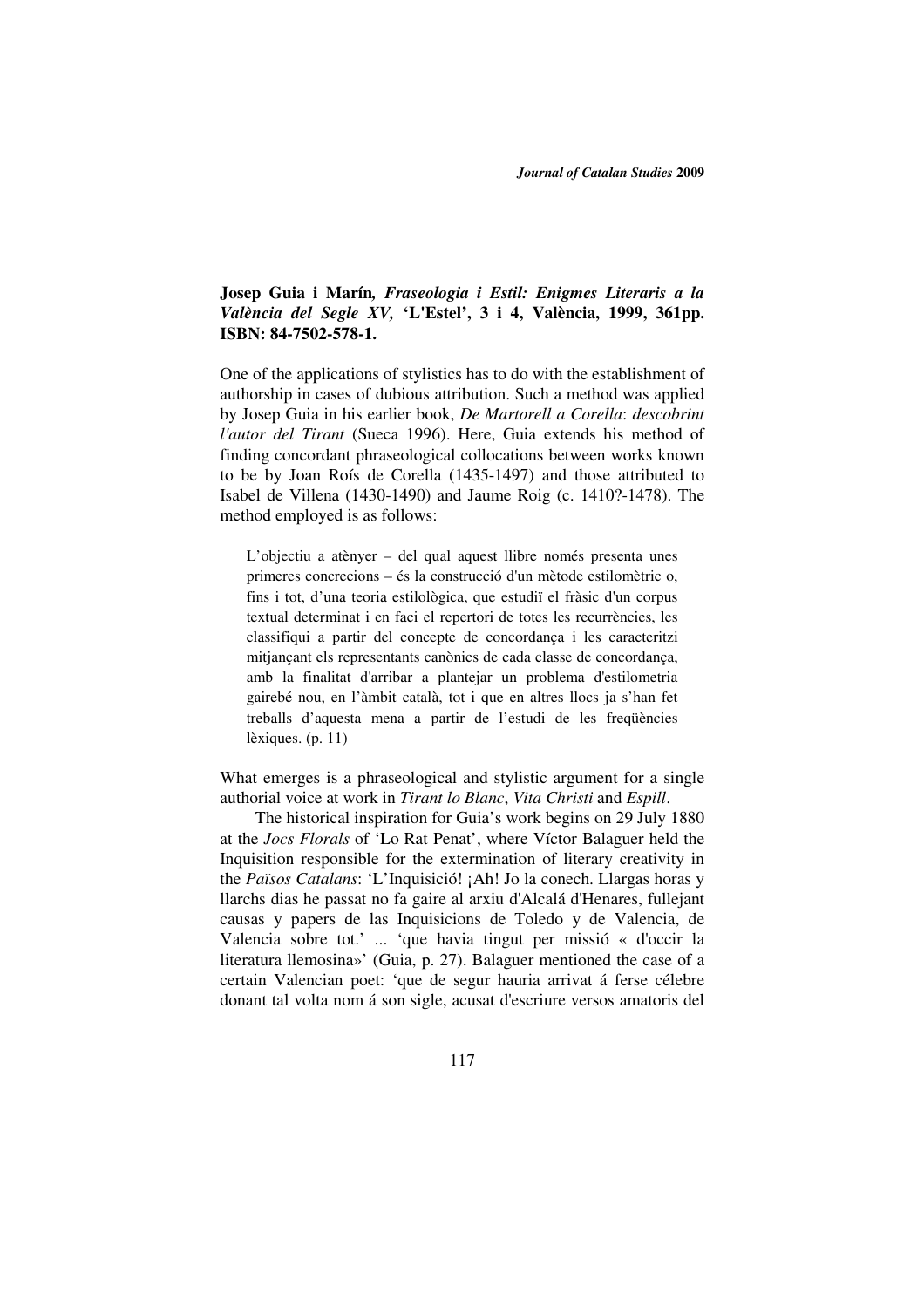género d'Ovidi, y condemnats sos manuscrits al foch y ell á silenci perpétu y a severas penitencias...' (*ibidem*, p. 27) Here Guia is following the lead of Jaume Fuster, who also wondered at this reference. Fuster returned to the question three times, eventually formulating the hypothesis that the poet in question referred to Corella (see *Llibres i problemes del Renaixement* (València, 1989, p. 80). Guia provides additional historical context to strengthen Fuster's suspicions: the inquisitorial proceedings against the Valencian Bible (1478) which took place in 1483-1484. Corella was involved in correcting and translating the Psalms and is mentioned in the interrogation of Daniel Vives (17 May, 1483) in an advisory role. Guia concludes that Corella was a key figure in the Valencian vernacular Bible project, closely connected by bonds of friendship and common ideals with those clerics, printers and scholars responsible for the project. Reference to Manuel Ballesteros's study 'Valencia y los reyes Católicos (1479-1493)' (*Anales de la Universidad de Valencia*, XX, 1943-44) reminds us of the 'golafreria espoliadora' of King Ferdinand II (1479-1516) and his partisan use of the Holy Office.

 Thus one gets a glimpse of Corella's public and private importance during this crucial period of the 1480's when Corella enjoyed the plenitude of his professional maturity. Contemporaries placed their careers on the line in defence of their friend. 'La revolució de la impremta i l'obra de Corella' shows the pivotal role he played in harnessing the power and possibilities of newly imported technology (indeed many Germans seem to be around in Valencia during this period). Corella was presumably silenced courtesy of Inquisitorial dictat 'a «silenci perpetu»'(p. 55). In fact, the only work that was printed bearing his name during his lifetime was a *Vida de santa Anna*. Guia is excellent on providing detailed coverage of the publishing history of Corella's works. Thus, *La història de Joseph* was only published posthumously in 1503. The *Vida de santa Magdalena*, 'la tercera i potser més reeixida obra hagiogràfica coneguda de Corella', was never published. These facts lead Guia to wonder whether any of the 'Ovidian' works were published. In reply to such a question, Curt Wittlin points to Philippe Berger's notice of an inventory of the books of A. de Busaran, bookseller (d. 1508), and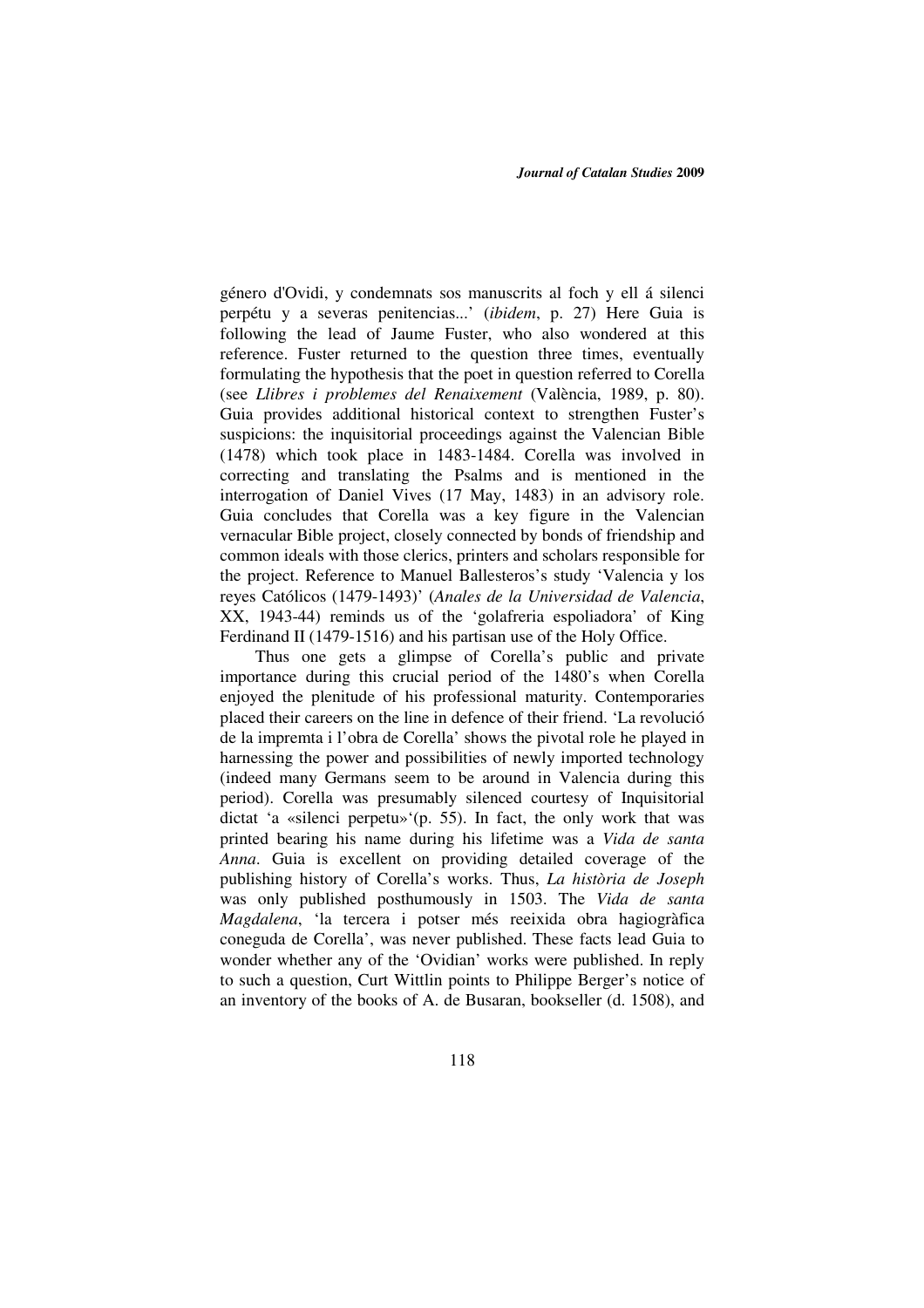which included 'quatre libres nomenats juhi de paris' (p. 56). One of the features of Corella's works was that they were published in Barcelona (Guia cites a lost edition of *Plant dolorós de la reina Hècuba*, Joan Luschner, Barcelona, 1495-1505) or, more dangerously, bore faked locations of publication (thus, for example, Corella's *Psalteri* was supposed to have been published in Venice in 1490 by a Joan Rix de Cura). The small devotional works that were published are all included in books in which Corella does not appear either as author or editor. When Corella's name finally does make its way into print, it is as the translator of Ludolf of Saxony's *Vita Christi* (dubbed in Catalan *Lo Cartoixà* because Ludolf was a Carthusian monk), an unquestionably pious opus. The prologue even contains a crawling entreaty to the inquisition which, 'segons Jordi Carbonell, «sembla respondre a l'ambient de pànic» creat per la Inquisició... amb la possible existència d'una condemna pesant sobre Corella' (pp. 58-59).

 This information sets up the historical context of the book's thesis, according to which, the most important means available to Corella for bypassing the alleged inquisitorial veto upon him was the use of surrogate authors. Guia shows that an intended 1502 edition of *Lo passi* corresponds to a work earlier ascribed to Bernat Fenollar (1440-1516) and Pere Martines (late fifteenth-century) in an edition of 1493, and that, moreover, there are stylistic indices showing that the composition was the work of a single author (pp. 60-64). Guia also thinks that the 'certàmens' or poetic competitions organised by a Ferrando Dieç were in part at least another subterfuge for an airing of poetry by Corella: 'hi ha massa *escriptors* en aquells anys que només *escriuen* quan són a la vora de Corella' (p. 65). Significantly, someone may already have been on the scent of these literary shenanigans when, in 1488, a Lluís Roís was accused of being the spokesman for someone else's verses at a competition organised by Pere Gisquerol: 'En efecte', Guia notes, '*l'Obra de Loís Roíz ab la qual guanyà la joia* és plena d'estilemes i fraselogisme corellians' (p. 65). Guia's *desideratum* still seems a long way off:

A mesura que les hipòtesis apuntades sobre la vida i l'obra de Joan Roís de Corella vagin rebent confirmació, la cruïlla de la fi del segle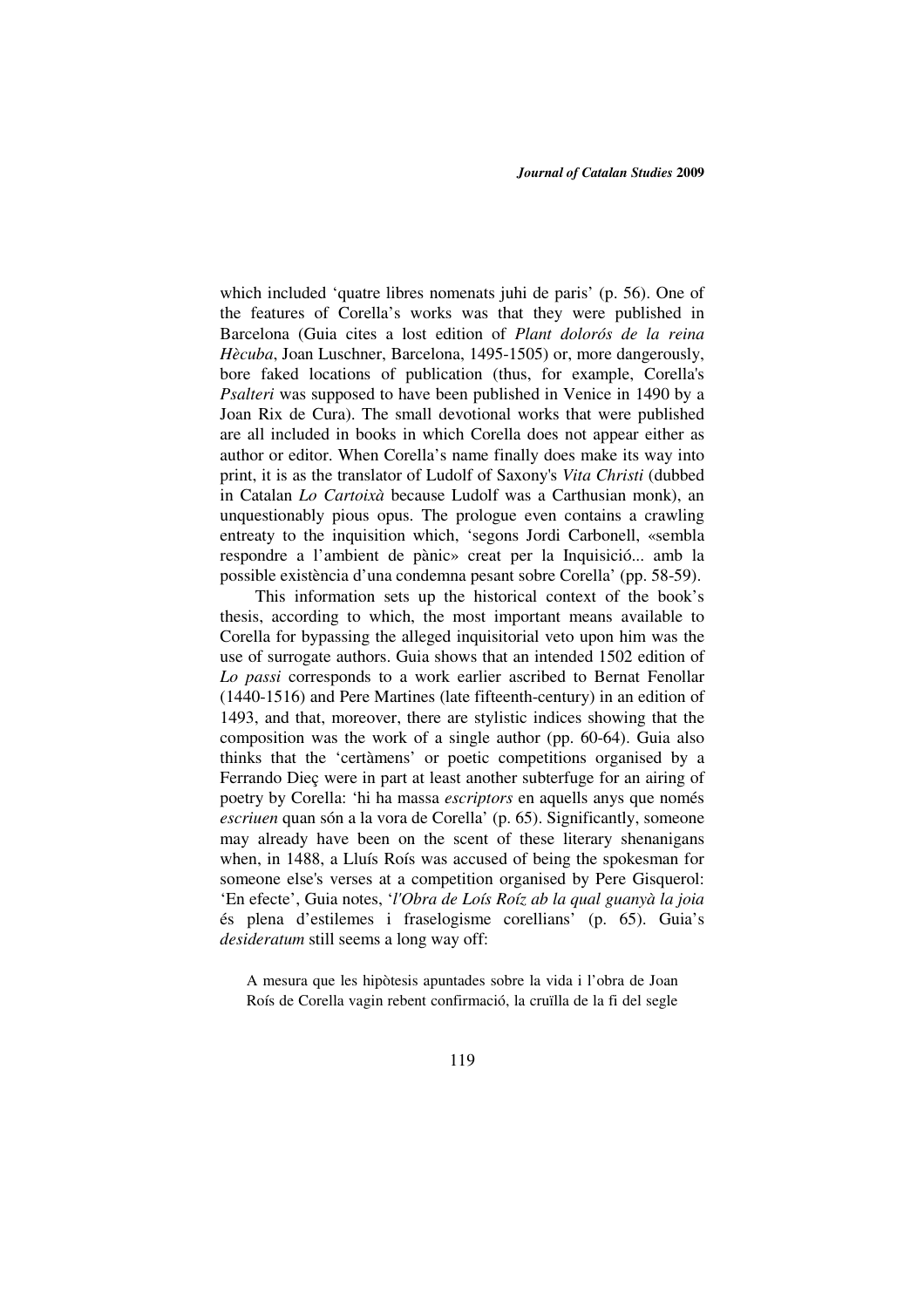XV, per a la història de la literatura catalana, esdevindrà més coneguda, especialment pel que fa als agents que en provocaren la decadència, això és, que avortaren la continuïtat normal de la nostra literatura, mitjançant la desfeta dels sectors socials i econòmics en què es recolzava i, particularment, mitjançant la condemna al silenci, a la clandestinitat i a l'oblit, de l'autor que escrigué, entre més obres, la primera gran novel·la moderna de la literatura universal. (p. 67).

Chapter II covers some old ground in its consideration of Corella's presence in *Tirant* which occupies pp. 69-150. There is a useful section on 'Estat de la qüestió'; a section concerning 'El darrer acabat del Tirant'; rubrics (in the contents and between chapters); the *incipit*; the colophon, the dedication and prologue. Additional 'concordances fraseològiques entre l'obra religiosa de Corella i el Tirant' include some very clear (and a lesser number of less convincing concordances) with *Vida de santa Anna*, *Istòria de santa Magdalena*, *Història de Josef* and *La Sepultura de mossèn Francí d'Aguilar.*  Chapter III deals with Isabel de Villena. It is especially useful for its treatment of Mary Magdalene. The *Istòria de santa magdalena* and *Vita Christi* (Isabel de Villena) are at times so close as to be quite as convincing as the parallels adduced by Guia in relation to *Tirant lo Blanc* and works known to be by Corella.

 However, not all Guia's parallels are equally convincing. It will be interesting to see scholars debate the merits of specific examples (and one defers here to critical literature). For the moment it may be noted that there is a coincidental use of Latinate expression in Corella's *Sepultura de mossèn Francí d'Aguilar* (1482), *Visió a la porta de la senyora nostra de Gràcia* (1488), and the *Vita Christi* (1497) which does not prove much.

 Chapter IV, 'L'Espill reflecteix el seu autor', begins in confident tone, summing up the main thrust of this important book: 'Després del cavaller, per a una novel·la de cavalleries i amors, i de l'abadessa, per a una vida de Crist, un metge era un autor adient per a un llibre en què la vida quotidiana es presenta desimbolta i punyent i en què les dones són les grans protagonistes' (p. 219). So, Corella chose a knight (Martorell) to be the surrogate author of his chivalric romance; an